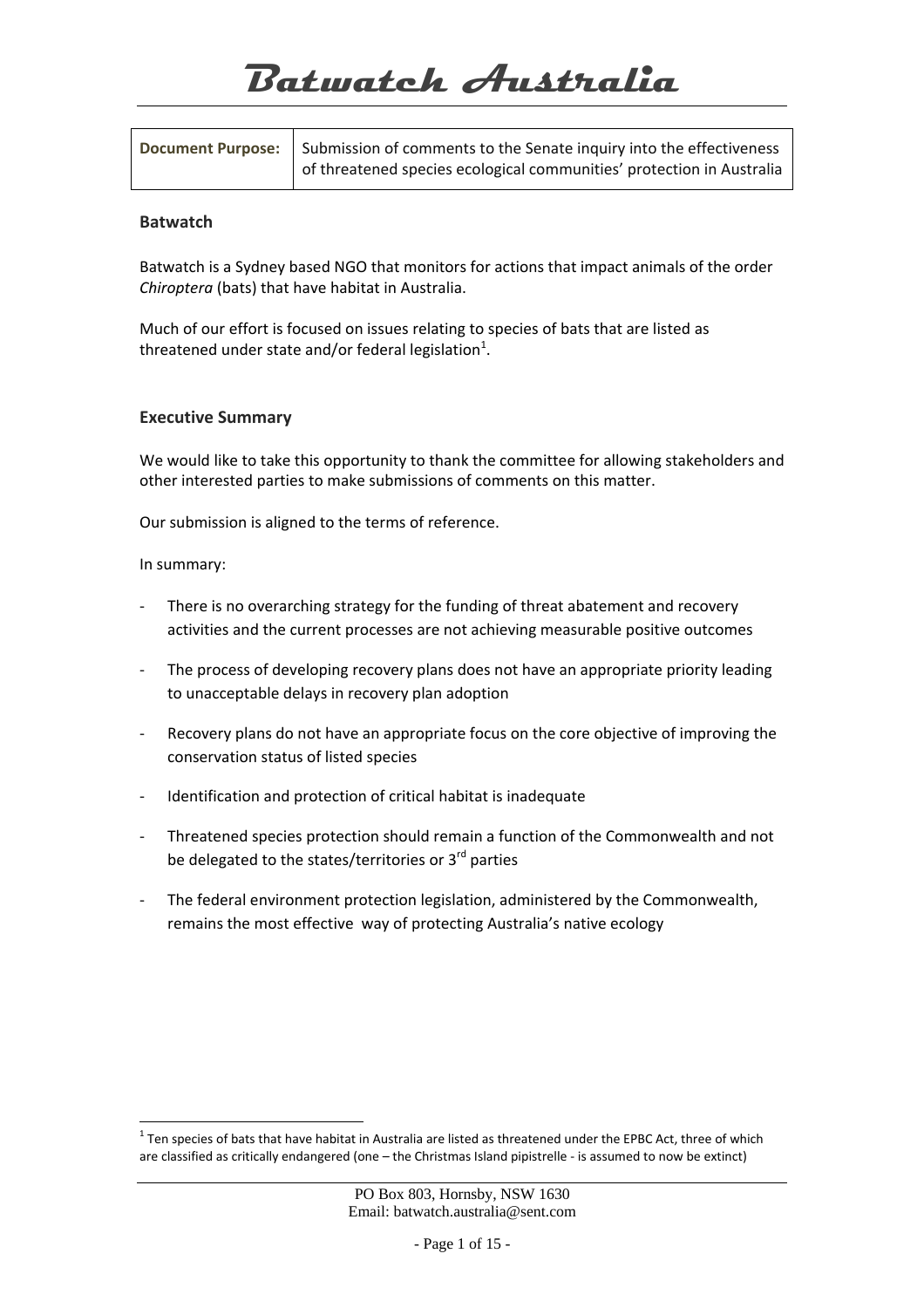# **Term of Reference (a) ‐ of key threats to listed species and ecological communities;**

#### **Threat management and funding**

There are key markers to suggest that threat management/abatement is inadequate. These include:

- The assumed/actual extinction in late 2009 of the Christmas Island pipistrelle (*Pipistrellus murrayi*)
- The reality that once a species is listed as threatened, it is exceptionally rare for sufficient action to be taken to mitigate threats and recover species numbers so as to allow the species to be delisted.

We acknowledge that there will always be less funding available for threat abatement than is required to mitigate even high and medium priority threats for all threatened species; compromises have to be made so that the limited funds are used effectively.

Within this context, there is a need for a publicly available overarching strategy for the allocation of funding for threat abatement and management which demonstrates government commitment to the process of species recovery and can articulate where and why compromises are being made with the intent of maximising the use of limited funds.

No such plan appears to currently exist and this makes it impossible to gauge the effectiveness, or lack thereof, of funding disbursements and/or threat abatement activities. For example, whilst substantial funding has been allocated to flying‐fox related issues it has not been allocated to the highest priority conservation issues and not for the purposes of conservation.

#### **The SPRAT register**

 $\overline{a}$ 

The National Species Profile and Threat register, SPRAT<sup>2</sup>, plays a critical role in providing guidance as to the key threats facing listed species and communities. However, there appears to be little emphasis placed on maintaining the currency of the SPRAT profiles and this inevitably compromises the value of the register.

For example, the SPRAT profile for the grey‐headed flying‐fox (*Pteropus poliocephalus*) <sup>3</sup> has not been updated to reflect that:

- ‐ the Queensland government now issues licenses allowing farmers to shoot the species as a method of crop protection
- ‐ heat stress now represents a significant cause of mortality
- ‐ Food shortage across the whole species range was detected in 2010

 $\frac{2}{3}$  http://www.environment.gov.au/cgi-bin/sprat/public/sprat.pl<br> $\frac{3}{1}$ http://www.environment.gov.au/cgi-bin/sprat/public/publicspecies.pl?taxon\_id=186 (Retrieved 30/11/2012)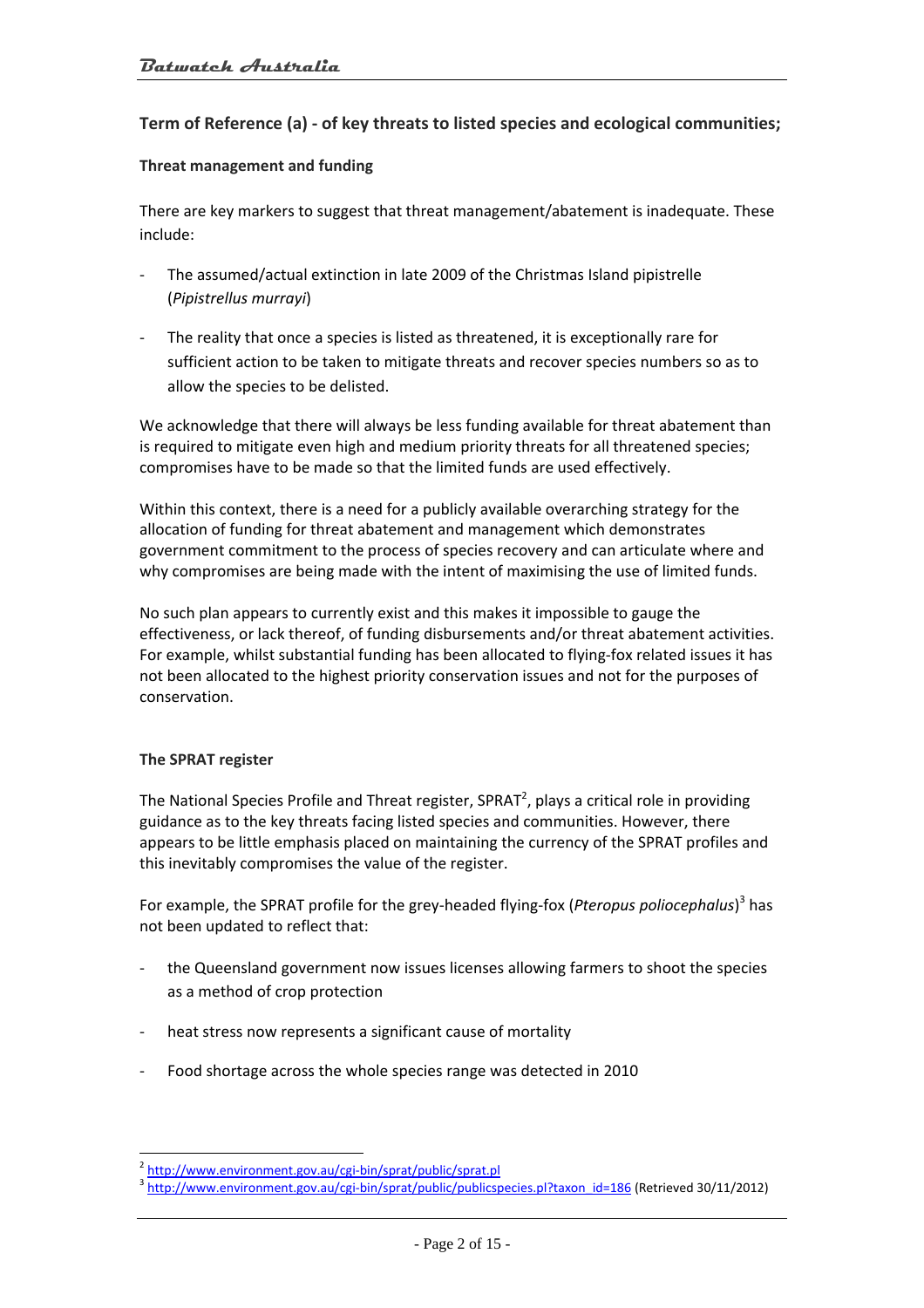# **Term of Reference (b) ‐ development and implementation of recovery plans;**

#### **Background**

Where a recovery plan exists for a listed species, it creates context for decisions by the relevant state and/or federal authorities insofar as decisions made by those agencies, or the responsible Minister, must be consistent with the recovery plan.

The intent of this is clearly to limit the likelihood that actions will be approved that may impact the recovery of the species. A consequence of this requirement is that, on the adoption of a recovery plan, some actions that might previously have been approved will have to be rejected, or subject to more rigorous scrutiny, because they are contrary to the recovery plan.

This creates a particular problem in regards to species that are listed as threatened but are also a source of conflicts that lead to community calls to reduce or otherwise control the species population.

The grey‐headed flying‐fox is an example of this contradiction.

- ‐ The species was listed as vulnerable in 2001 under Commonwealth Environment Protection and Biodiversity Conservation (EPBC) Act, NSW Threatened Species Conservation (TSC) Act and Vic Fauna & Flora Guarantee (FFG) Act as a result of a 30% population decline in the 1990's
- ‐ In response to the listing of *P.poliocephalus*, a recovery plan was commissioned by the Federal Minister for the environment and production was delegated to NSW Department of Environment and Climate Change (NSW DECC)
- ‐ Concurrent with the development of the recovery plan, the agencies responsible for the plan itself were also under direct pressure from some sections of the community to authorise camp dispersals $4$  and to allow lethal measures to be used against flying-foxes as a method of crop protection<sup>5</sup> both of which are acknowledged on SPRAT to represent threats to species recovery

The recovery plan for *P.poliocephalus* was drafted within the context of these conflicting priorities.

#### **The National Recovery Plan for** *P.poliocephalus*

 $\overline{a}$ 

The initial drafts of the draft recovery plan for *P.poliocephalus* were prepared, for the Commonwealth, by Dr P Eby, an independent ecologist with extensive experience in flying‐

 $4$  When large numbers of animals roost together in urban and peri-urban locations, as is increasingly the case, the perceived loss of amenity for local residents and/or businesses gives rise to calls for the animals to be evicted from the roost habitat. The process of eviction, the outcomes from which is poorly understood, is commonly referred to as "dispersal"<br><sup>5</sup> During periods of scarce native food resources, flying-foxes will forage in commercial orchards resulting in

financial impacts on orchardists and calls by farming bodies (e.g Growcom, NSW Farmers Association) to allow flying‐foxes to be culled as a crop protection measure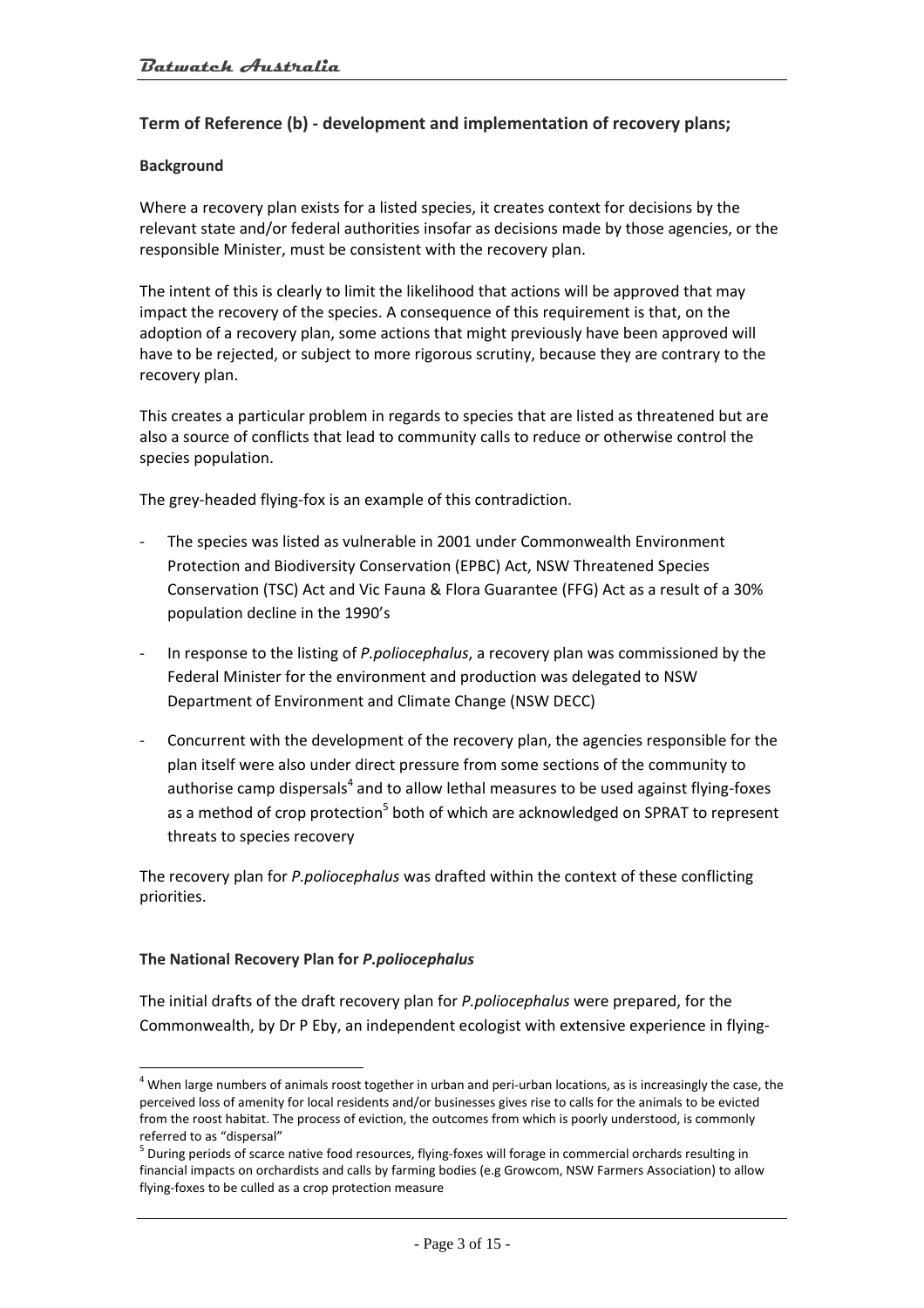fox ecology and management<sup>6</sup> and NSW DECC. The recovery team that supported Dr Eby in the preparation of these drafts represented a significant body of flying-fox knowledge (NSW DECC, 2009a, p.vi) from stakeholders including scientists, ecologists, farming bodies and representatives of the federal and state environment departments.

The first publicly available draft of the recovery plan is dated July 2009. This version was placed on display, and comments sought as is required by the EPBC Act, in late 2009. This draft contains a comprehensive set of criteria to allow significant *P.poliocephalus* camps to be defined as "roosting habitat critical to the survival of the species". Any camp that was categorised as critical habitat according to these criteria would have been provided a significant degree of protection against the possibility of any actions, including dispersal, that might compromise the value of the habitat to *P.poliocephalus*.

Given the broad range of views as to the status and behaviour of *P.poliocephalus*, the strong conservation emphasis that this draft of the recovery plan draft represents is a significant achievement on the part of the Recovery Team.

The Threatened Species Scientific Committee (TSSC) requested a number of changes be made as summarised in the "Draft Minutes of the TSSC meeting March 2010"<sup>7</sup>. The TSSC did not recommend any changes be made to the criteria for identifying roosting habitat critical to the survival of the species.

The next iteration of the draft recovery plan that is in the public domain is dated July 2010<sup>8</sup>.

It is our understanding that NSW Department of Environment, Climate Change and Water (NSW DECCW, formerly NSW DECC) invited neither Dr Eby nor the Recovery Team to contribute to revising the draft despite their involvement with the production of the draft that had previously been placed on public display.

The 2010 draft recovery plan diverges from the 2009 draft in a number of respects, the most significant of which are to:

- alter the criteria used to identify roosting habitat critical to the recovery of the species to the extent that less habitat is protected
- ‐ move the emphasis away from the protection of the grey‐headed flying‐fox and towards the perceived needs of farmers who have flying‐foxes foraging in their crops and who may request licenses allowing lethal control measures

The changes that the TSSC requested be made do not appear to have been incorporated in the July 2010 draft.

It is unclear what advice NSW DECCW acted upon when determining that it was appropriate to make extensive changes to the draft that fell outside of the guidance provided to them by

 $\overline{a}$ 

<sup>6</sup> Ten of Dr Eby's publications are cited as references by the SPRAT entry for *P.poliocephalus*

<sup>(</sup>http://www.environment.gov.au/cgi-bin/sprat/public/publicspecies.pl?taxon\_id=186) 7 A copy of these minutes were released in response to a request under NSW Freedom of Information legislation. A copy can be supplied if required.<br><sup>8</sup> A copy of the draft was released in response to a request under NSW Freedom of Information legislation. A

copy can be supplied if required.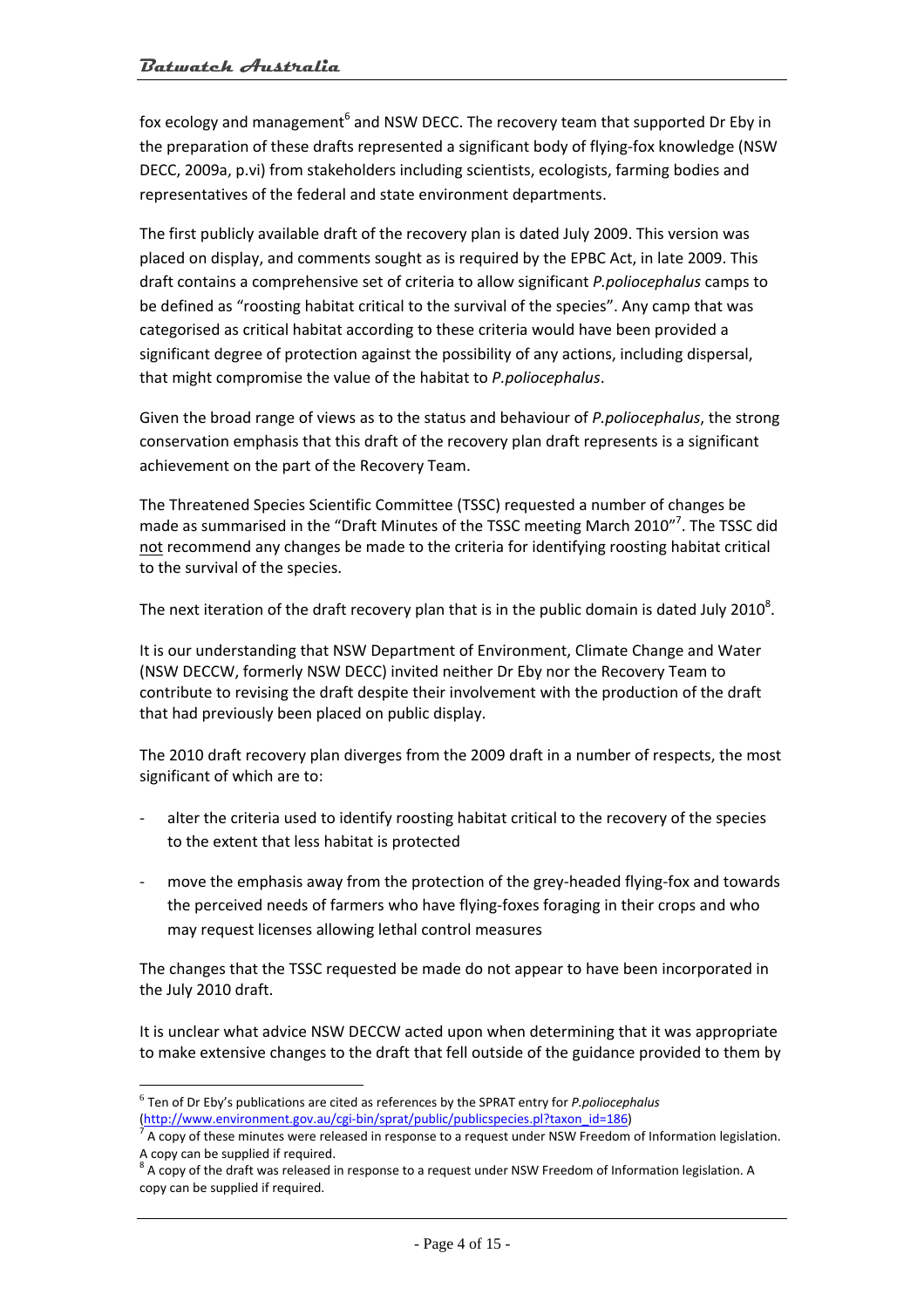the TSSC or why they did not invite Dr Eby or the Recovery Team to contribute to those changes.

It is our understanding that ;

 $\overline{a}$ 

- ‐ the July 2010 draft was reviewed by Commonwealth Department of Sustainability, Environment, Water, Population and Communities (DSEWPaC) but it was determined that the draft needed further revisions before it could be presented to the TSSC for them to consider whether it should be formally adopted.
- DSEWPaC advised DECCW to make further changes and to then resubmit the revised draft for consideration.
- ‐ Neither Dr Eby nor the original Recovery Team were invited to contribute to this further revision of the recovery plan.

In August 2012, a further draft of the recovery plan was issued by NSW Office of Environment and Heritage (NSW OEH, formerly NSW DECC/DECCW)<sup>9</sup>.

The 2012 draft removes any criteria for the identification of roosting habitat critical to the survival of the species. Instead it notes only that "The roosting requirements of Grey‐headed Flying‐foxes are not well understood, nor are the impacts on the species of loss of long‐term sites which may be selected to meet specific requirements" (NSW OEH, 2012, p.14).

Both the 2009 and 2010 drafts of the *P.poliocephalus* recovery plan included explicit criteria that can be applied to any camp to enable a determination to be made as to whether that camp represents roosting habitat critical to the recovery of the species.

The 2012 draft recovery plan lacks this basic detail and identification of critical habitat is relegated to a recovery objective with no clear funding source. With no commitment to fund the activity, the process of identification cannot be guaranteed to be undertaken.

The criteria encapsulated in the 2009 draft were the product of the Recovery Team, including representatives of federal and state environment departments. It is unclear why this was not considered to be an appropriate definition and why the criteria were subsequently modified and then entirely removed from the 2010 and 2012 drafts respectively.

Section 270(2)(d) of the EPBC Act requires that a recovery plan must "identify the habitats that are critical to the survival of the species [to the extent to which is it practicable to do so]".

Given that both the 2009 and 2010 draft recovery plans were able to provide explicit criteria for the identification of critical habitat, it appears that it would not be appropriate to now claim that critical habitat identification is not practicable.

We would suggest that the 2012 draft of the recovery plan fails to meet the requirements of Section 270(2)(d) of the EPBC Act.

 $9$  A copy of the draft was released in response to a request under NSW Freedom of Information legislation. A copy can be supplied if required.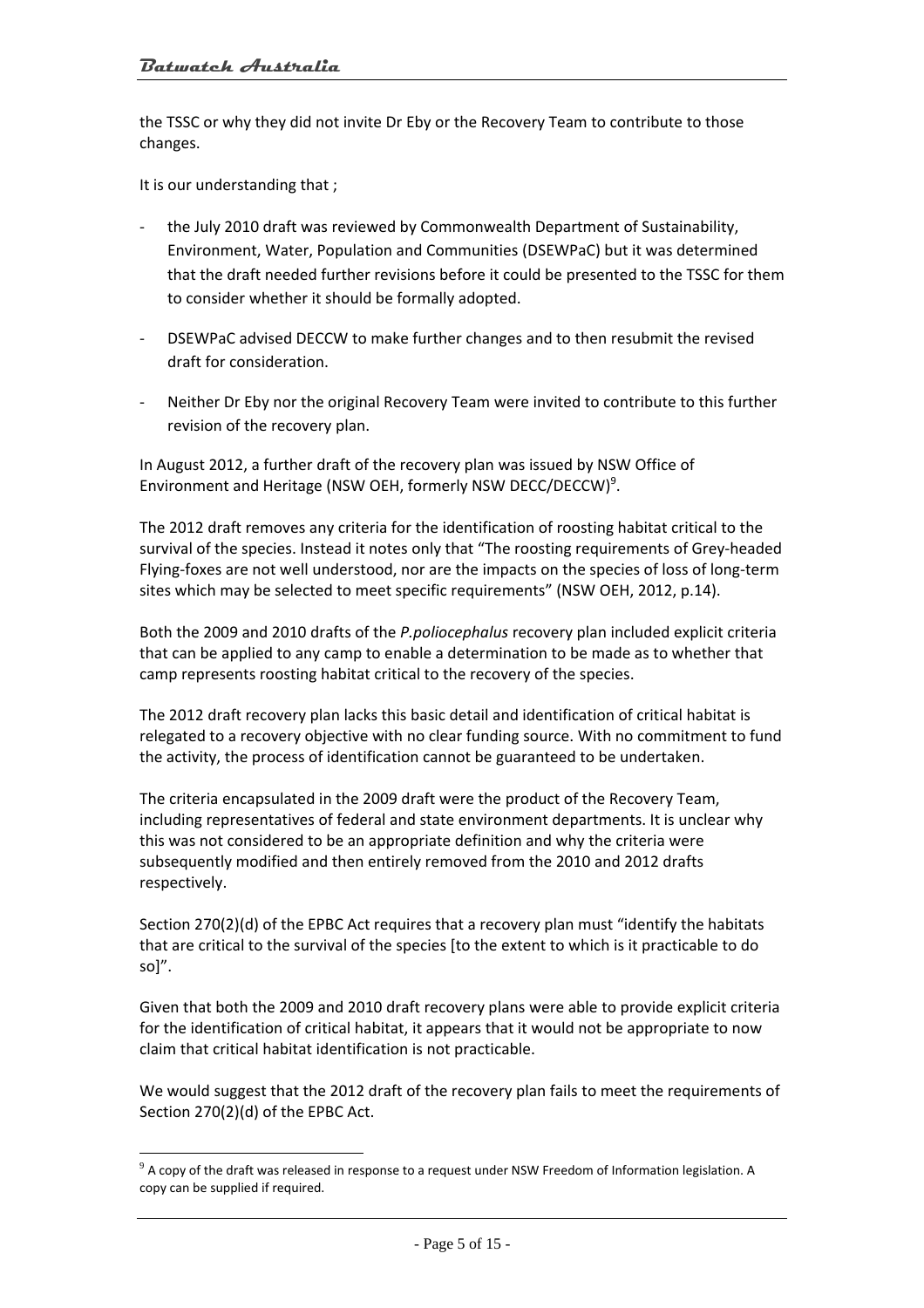The 2012 draft of the recovery plan was reviewed by TSSC in August 2012. We have no information as to what decision the TSSC took in regards to this draft but as of the time of writing, more than 11 years since *P.poliocephalus* was listed as a threatened species, no recovery plan is listed as having been "made or adopted"<sup>10</sup> and the most recent draft that is publicly available, but only in response to a freedom of information request, is seriously flawed.

## **Obligation to recovery species .v. demands to reduce populations**

Whilst being accountable for producing the *P.poliocephalus* recovery plan, the state and federal agencies were, as noted above, under pressure from some sections of the community to actively reduce *P.poliocephalus* population numbers or to control where grey‐ headed flying‐foxes roost through dispersal.

Shooting and dispersals were both subject to significant public interest during the course of 2008, 2009 and 2010 and were presenting challenges for the government agencies to manage.

Most notably;

 $\overline{a}$ 

- ‐ The Botanic Gardens & Domain Trust (BGDT, part of NSW DECC) had applied to disperse a colony of *P.poliocephalus* from the Royal Botanic Gardens Sydney (RBGS), a matter that had led to much public debate as to the justification and likely impacts of the proposal.
- ‐ Applications had also been lodged to disperse colonies of *P.poliocephalus* from Maclean, NSW and Singleton, NSW.
- ‐ A report commissioned by NSW DECC had concluded that the practice of shooting flying‐ foxes as a crop protection measure was "ineffective when larger numbers of flying fox visit orchards" and "unacceptable ethically and legally [because of the poor welfare outcomes]". (NSW DECC, 2009b, p.2)

In relation to the proposal to disperse the colony of *P.poliocephalus* from RBGS, it is relevant to note that, when tested against the criteria encapsulated in the 2009 draft of the recovery plan, the RBGS camp site was categorised as "roosting habitat critical to the recovery of the species".

In assessing the original referral<sup>11</sup>, the Commonwealth Department of Environment, Water, Heritage and the Arts (DEWHA, subsequently DSEWPaC) accepted this categorisation and cited it as one of the reasons for determining the referral to be a controlled action. However when subsequently approving the project, DEWHA determined that, because the recovery plan was not "made" (i.e. it had not been formally adopted) it was not a relevant consideration and the categorisation of the camp as critical habitat could be set aside.

<sup>&</sup>lt;sup>10</sup> http://www.environment.gov.au/biodiversity/threatened/recovery-list-common.html (Retrieved 10/12/2012) 11 EPBC Referral 2008/4646 (http://www.environment.gov.au/cgi-

bin/epbc/epbc\_ap.pl?name=current\_referral\_detail&proposal\_id=4646)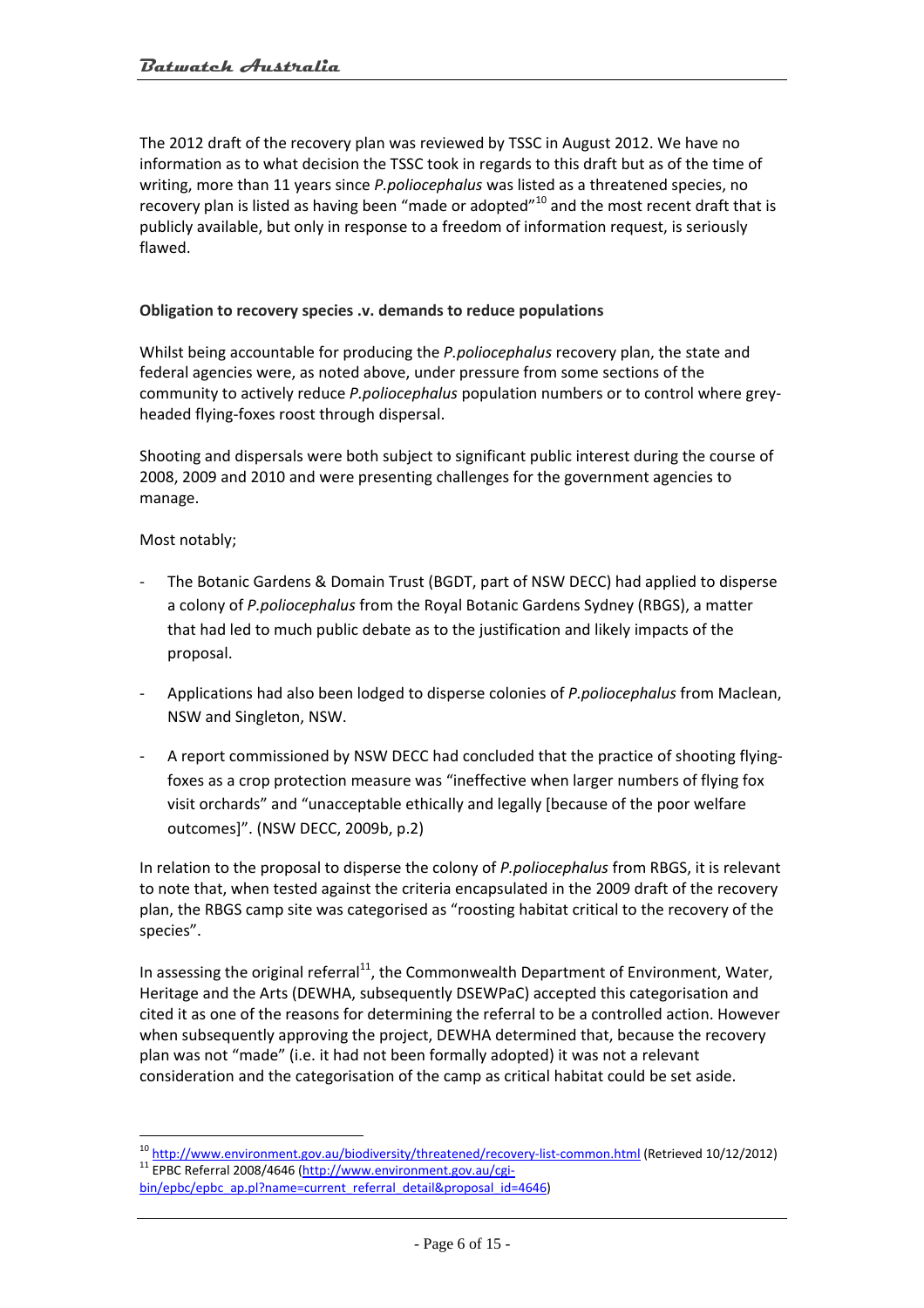We suggest that, had the 2009 draft of the recovery plan been "made" at the time the RBGS project was approved, then the outcome of the assessment would have been different as a result of the camp having to be categorised as roosting habitat critical to the survival of the species. That the recovery plan was not made at this time allowed the Minister the latitude to determine that the loss of RBGS as roosting habitat was not critical to the survival of the species despite the advice to the contrary in the 2009 draft recovery plan.

The RBGS project provided the government agencies with the opportunity to consider the additional burden that would have been placed on them had the 2009 draft recovery plan been made at the time the project was assessed. This may in turn have influenced the redrafting of the recovery plan so as to provide a framework which allowed more latitude, once the recovery plan was made, to approve actions that might impact the recovery of the species.

In relation to the issue of shooting, and as noted above, the 2010 draft of the recovery plan places significantly more emphasis on the needs of farmers impacted by any loss of crops to *P.poliocephalus* than it does on the conservation of the species. This provides sufficient latitude for government agencies to approve culling of *P.poliocephalus* whilst limiting the likelihood, after the recovery plan is made, of acting inconsistently with the plan.

We suggest that the 2009 draft of the recovery plan for *P.poliocephalus* placed an appropriate emphasis on the actions necessary to recover the species but that the 2010 and subsequent drafts retreated from this position despite the negative impact this may have on species recovery.

As a consequence, the later drafts of the recovery plan reduce the protection afforded to *P.poliocephalus* and cannot be held to achieve a key aim of recovery plans which is, as stated on the Department of Sustainability, Environment, Water, Population and Communities website "... to maximise the long term survival in the wild of a threatened species" $^{12}$ :

## **Consultation and stakeholder engagement**

The EPBC Act requires that draft recovery plans be placed on public display and subject to a comment period. Whilst we acknowledge that the 2009 draft had been displayed for public comment, Batwatch made a request that public comment be invited on the 2012 draft.

The basis of this request was;

 $\overline{a}$ 

- ‐ the extensive differences between the 2009 and 2010 drafts
- the assumption that the 2012 draft would be based primarily on the 2010 draft rather than the 2009 draft
- ‐ the apparent absence of input from Dr Eby or the recovery team into the post‐2009 draft.

The request by Batwatch was rejected and a copy of the draft was only released in response to a request under NSW freedom of information legislation.

<sup>&</sup>lt;sup>12</sup> http://www.environment.gov.au/biodiversity/threatened/recovery.html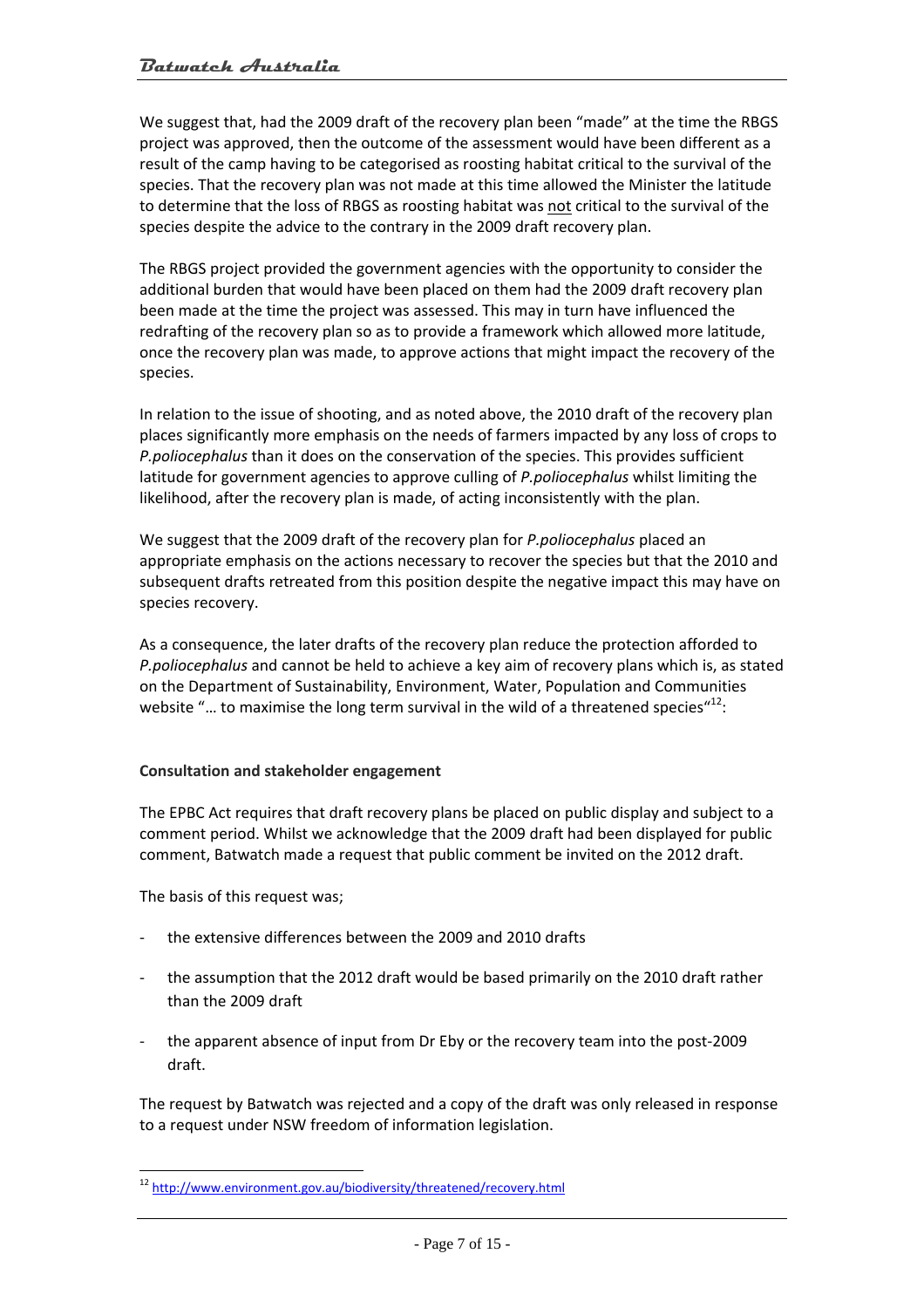The EPBC Act requires the Minister to invite comment on proposed recovery plans. We suggest that the 2012 draft recovery plan for *P.poliocephalus* diverges so significantly from the 2009 draft recovery plan that the Minister was obliged to invite public and stakeholder comment.

The failure to do so significantly undermines the credibility of the recovery plan and the process through which it has been produced. More importantly the recovery of *P.poliocephalus* may be compromised by the adoption of a recovery plan that does not place sufficient emphasis on critical conservation measures including the identification of critical habitat.

As a consequence, the recovery of the species will inevitably be compromised through habitat destruction (within this context a dispersal should be considered to be equivalent to habitat destruction as the animals are being denied use of the habitat) and shooting.

## **The Christmas Island pipistrelle**

The fate of the Christmas Island pipistrelle (*Pipistrellus murrayi*) is a stark lesson as to the possible outcomes from an ineffective species listing and recovery planning process.

An alarming drop in species numbers was recorded in 1997 but the species was not listed as endangered until 2001 and a recovery plan was not developed until 2004. In the intervening period, species numbers had fallen further to the point where the species listing was upgraded to critically endangered in 2005.

The recovery plan itself lacked measures that could be used to gauge the effectiveness of recovery actions and this, allied to a painfully slow government response to the emerging crisis, contributed to the assumed species extinction in late 2009.

In the case of the *P.murrayi*, the markers were there to indicate that the species was at imminent risk of extinction. Furthermore, at least one independent expert body, the Australasian Bat Society, made significant science‐based representations to government agencies highlighting the likely risk to species survival if inadequate conservation measures were undertaken promptly. Yet still the species was allowed to become extinct.

This is perhaps the most damning indictment that the recovery and conservation process is critically flawed and it strongly suggests that threatened species management and recovery is no longer a priority to Australian government agencies.

## **Term of Reference (c) ‐ management of critical habitat across all land tenures;**

Failure to identify critical habitat is a persistent failure in the recovery and conservation planning process.

As noted above in our discussion of the recovery planning process for *P.poliocephalus*, the strong critical habitat provisions that were documented in the 2009 draft of the recovery plan have, in subsequent drafts of the plan, been reduced and then removed without the apparent oversight of the recovery team.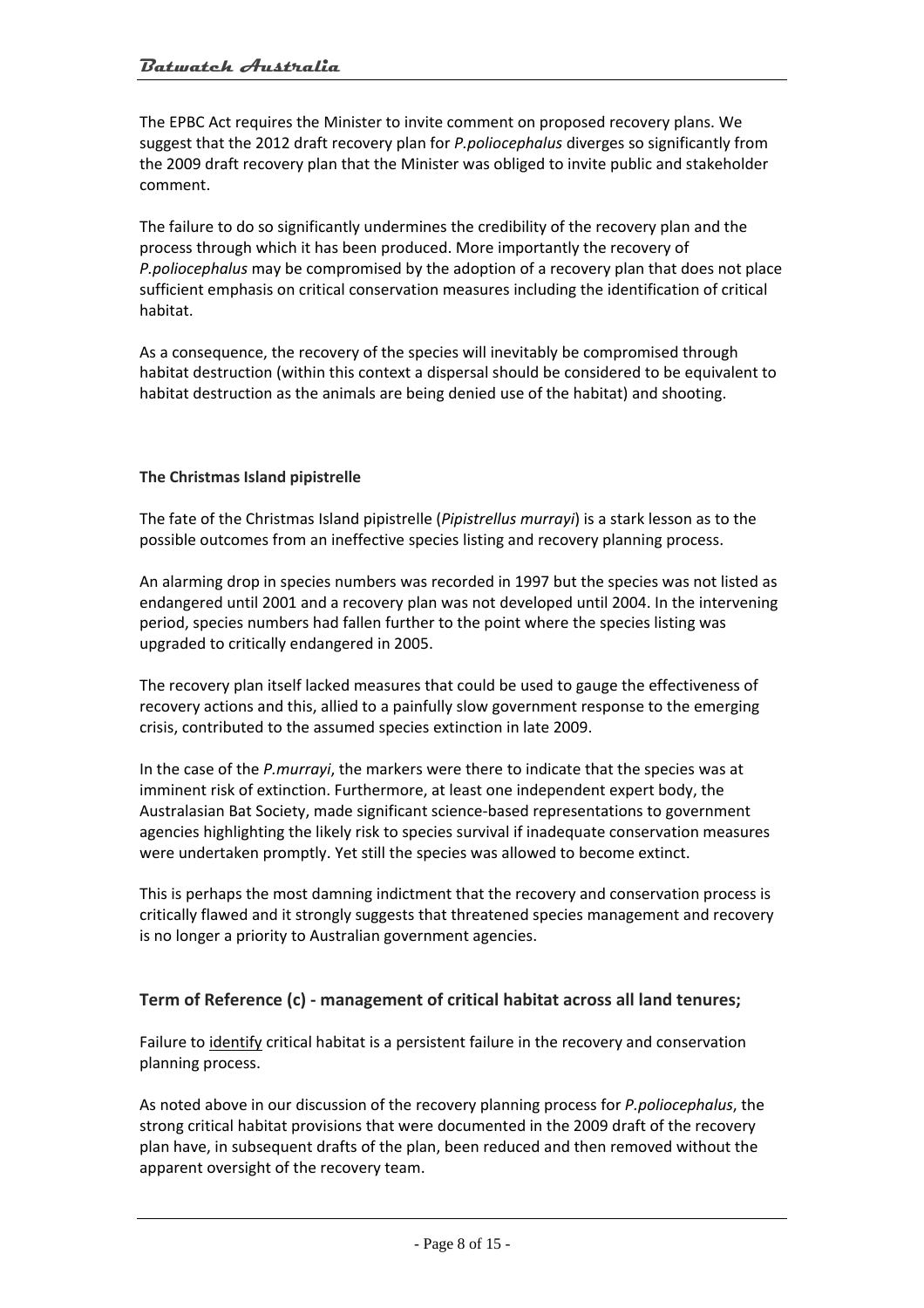Dispersal of the RBGS camp, categorised by the 2009 draft recovery plan as roosting habitat critical to the survival of the species, was approved by both state and federal agencies.

In the case of the RBGS dispersal, the proponent was allowed to claim that wherever the dispersed animals moved to, it should be considered to be a provision of replacement habitat (BGDT, 2010, p.148). Both federal and state agencies allowed this argument to stand and in effect allowed an offset for lost critical habitat to be claimed without any physical offset actually being set aside.

None of the species of bats listed as threatened under EPBC Act, one of which is now assumed to be extinct, have had critical habitat identified and protected. Regardless of other measures taken to recover the species, a failure to adequately protect roosting and foraging habitat will inevitably result in these species further decline.

# **Term of Reference (d) ‐ regulatory and funding arrangements at all levels of government;**

## **Funding for species recovery**

It has to be acknowledged that there will always be less funding available for species recovery than is needed to attain all recovery objectives. Compromises have to be made so that the limited funds are used effectively.

Within this context, there is a need for there to be an overarching strategy for species recovery funding which demonstrates commitment, at all levels of government, to the process of species recovery and can articulate where and why compromises are being made so as to maximise the use limited funds.

No such plan appears to currently exist and this makes it impossible to gauge the effectiveness, or lack thereof, of funding disbursements and/or species recovery actions.

#### **Project monitoring**

A critical aspect of threatened species management is the oversight of projects that have been approved and have potential impacts on threatened species. The purpose of oversight should be to ensure that the project executes in a manner consistent with the approval granted to it and that threatened species impacts are minimised.

Our experience is that compliance oversight is inadequate as neither state nor federal agencies have sufficient funding to effectively monitor post-approval compliance.

In an apparent response to this, the Commonwealth, as part of the approval of the RBGS camp dispersal, effectively outsourced a significant component of compliance monitoring to an expert panel which is funded by the proponent of the action, the Botanic Gardens and Domain Trust.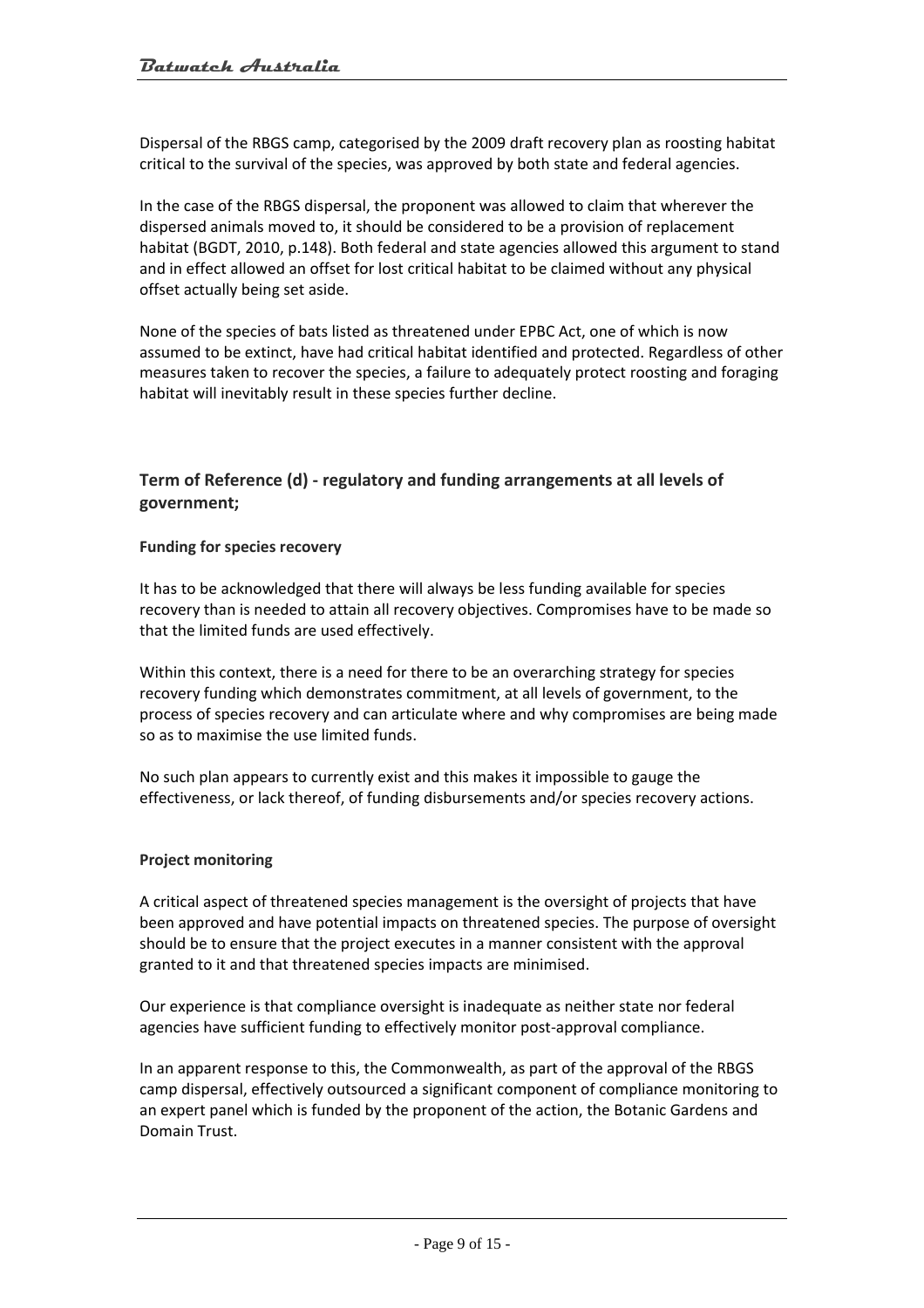In the case of the RBGS project, the condition of approval that lays down the requirement for the expert panel<sup>13</sup> suggests that the panel is independent but it is not clear how a panel that is funded by the proponent and has influenced the methods and protocols to be used in the project can be held to be fully independent.

Whilst approach taken in relation to the RBGS project externalises the cost of compliance monitoring, it should be seen as a poor substitute for monitoring managed by the Commonwealth itself. Ideally cost recovery mechanisms should be put in place so that the Commonwealth retains the responsibility to manage the compliance activities but can recover the cost of these from the persons taking action.

# **Term of Reference (e) ‐ timeliness and risk management within the listings processes;**

Please see above, our comments in relation to the Christmas Island pipistrelle and grey‐ headed flying‐fox recovery plans.

# **Term of Reference (f) ‐ the historical record of state and territory governments on these matters**

An exhaustive assessment of the state and territory government records in relation to threatened species management would be a huge undertaking and we have, by the necessity of time and available resources, limited our submission to a number of key issues that we believe to be indicative of poor state management processes:

- the failure by the Queensland government in 2002 to list the spectacled and greyheaded flying‐foxes as threatened species despite a recommendation by the governments scientific advisors that the listing under state legislation was warranted
- the reintroduction by the Queensland government of damage mitigation permits (DMPs) allowing the culling of all species of flying‐foxes including the federally listed spectacled and grey‐headed flying‐foxes
- ‐ the failure by the NSW government to manage flying‐fox camps according to its own Flying‐fox camp management policy (FFCMP)
	- ‐ Approval of the dispersal of a colony of *P.poliocephalus* from Royal Botanic Gardens Sydney contradicts FFCMP Policy Provision 1 which states that the department will "protect and manage flying‐fox camps on lands managed by [the department]". (NSW DECC, 2007, p.6)
	- ‐ Dispersal of colonies of *P.poliocephalus* from Royal Botanic Gardens Sydney, Maclean and Singleton Burdekin Park were all approved despite none of the

 $\overline{a}$  $13$  Condition of approval 2(b) in the approval of referral 2008/4646 (http://www.environment.gov.au/epbc/notices/assessments/2008/4646/approval‐decision.pdf)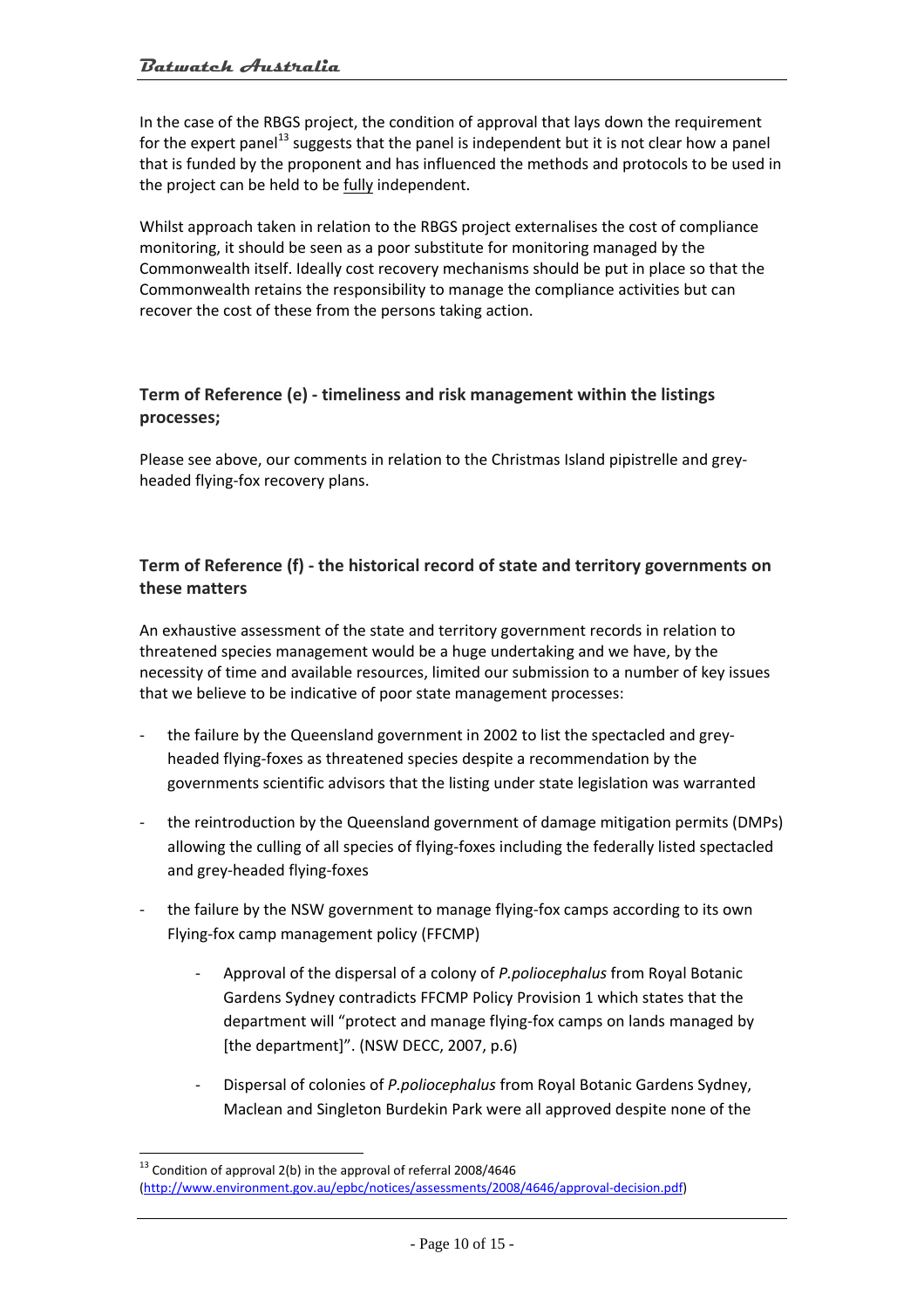applications being compliant with FFCMP Policy Provision 6 which states that "Preparation and implementation of a strategic plan to manage a camp *in‐situ* … should precede any proposal to relocate the camp"

- ‐ the reduction of the status of the Department of Environment to that of an office (the Office of Environment and Heritage – NSW OEH) within the Department of the Premier and the ongoing cuts in staff levels in the NSW OEH.
- The cutting of funding to the Queensland Environmental Defenders Office (EDO) legal service by the Queensland government and the proposal by the NSW office to similarly cut funding to NSW Environmental Defenders Office. Challenging government decisions that negatively impact threatened species is costly and beyond the financial capabilities of the majority of groups or individuals who are best placed to mount those challenges. Within this context, the legal service provided by EDO is of critical importance and those services will inevitably be curtailed where funding is reduced.

# **Term of Reference (g) ‐ any other related matter.**

## **Devolution of Commonwealth EPBC powers to the states and territories**

The Commonwealth has signalled the intent to devolve much of its authority under EPBC Act to the states under the auspices of reducing "green tape".

In May 2012, Federal Environment Minister Tony Burke wrote to the state Ministers for environment offering to enter Conservation Agreements that would devolve responsibility for approving a number of significant flying‐fox camp management activities to the states. Actions that might impact the listed grey‐headed and spectacled flying‐foxes, and would previously require approval under EPBC Act would, if the Conservation Agreements were enacted, only require approval under state legislation (e.g. NSW TSC Act).

Batwatch obtained, through NSW freedom of information legislation, a copy of Minister Burke's correspondence to NSW Minister for the environment Robyn Parker on the matter of the conservation agreements and enclosed therein was a draft of the proposed agreement.

Legal advice obtained by Batwatch suggested that the form of the proposed Conservation Agreement was unlikely to meet the requirements of the EPBC Act and Batwatch has subsequently sought, without success, adequate clarification on a number of these deficiencies from DSEWPaC.

The Commonwealth has rejected requests by Batwatch for the final form of the draft Conservation Agreements to be placed on display for public comment prior to them being enacted. We acknowledge that there is no legal requirement under EPBC Act for the Conservation Agreements to be displayed but neither is there any legal reason why they could not be made available for public comment.

We suggest that the process through which the Commonwealth is seeking to enact the flying‐fox camp management Conservation Agreements is not acceptable.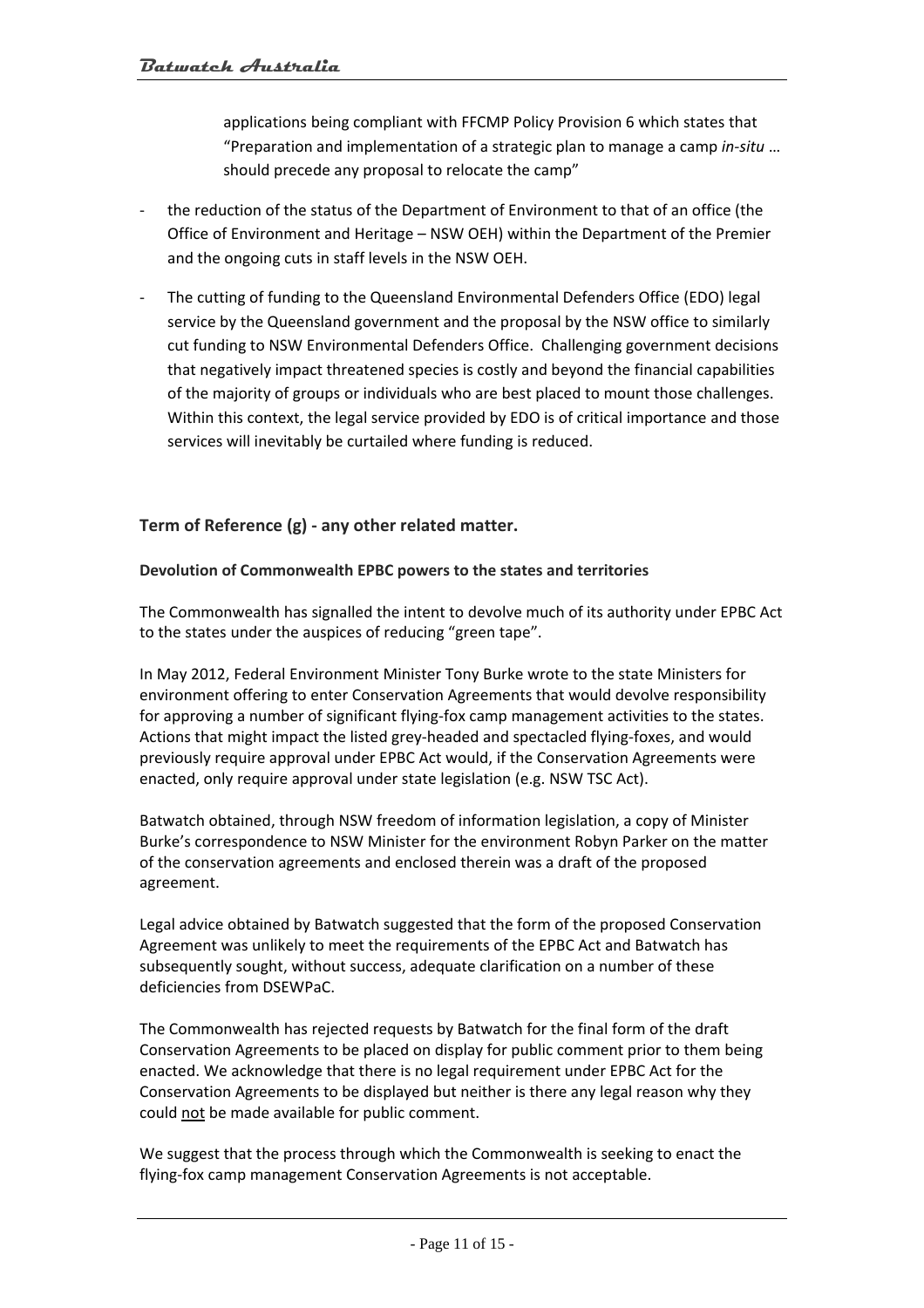The greater concern is that the overarching intent is to devolve, to the states and territories, almost all existing Commonwealth powers under EPBC Act. Proponents of this devolution of responsibilities emphasise that the objective is to facilitate faster approval of projects that impact listed matters. There is no suggestion that the process will provide any net benefit to listed species or ecological communities.

Such fundamental changes to the framework of threatened species legislation must be subject to public debate. In relation to the flying-fox camp management Conservation Agreements, government agencies have committed that the agreements will be published after they have been enacted. This is not a concession; it is a requirement of the EPBC Act. We assume that there will be a similar lack of consultation when the Commonwealth acts to divest itself of its other powers under EPC Act.

In practical terms, the lack of public consultation means that Commonwealth and states/territories will place the interests of commercial entities above those of the community and the environment and enact changes that will fundamentally change the face of threatened species management in Australia.

## **Operation of the EPBC Act**

There is a need for an overhaul in the operation of the EPBC Act so as to more effectively manage and recover threatened species.

The Hawke report into the operation of the EPBC Act did recommend the accreditation of state approval processes of "an appropriate standard" and the Commonwealth's intent to devolve its responsibilities to the states/territories should be viewed within that context.

The EPBC Act requires that agreements between the Commonwealth and the states and/or territories must be to the net benefit of the species and that protection afforded the listed species affected by the bilateral agreements must be equal to or greater than that provided under EPBC Act. It is not unreasonable to suggest that this requirement for equivalence is a valid interpretation of the Hawke report recommendation that agreements between the Commonwealth and the states must be of "an appropriate standard".

State threatened species legislation is uniformly less comprehensive than EPBC Act and we suggest that the Commonwealth has an obligation to explain how devolving responsibility for flying-fox camp management to the states will meet the requirements laid out by the EPBC Act or, in the words of the Hawke report be of "an appropriate standard".

Some of the deficiencies in state legislation are obvious. Again, the dispersal of *P.poliocephalus* from Royal Botanic Gardens Sydney provides a useful case study. This project was assessed under both federal and state legislation and, as with all actions that impact threatened species, the most important test of assessment is to determine whether the proposed action is likely to have a significant impact on the listed matter.

The criteria for determining significance under NSW TSC Act are prescriptive and inflexible and, as result, the project was deemed to not be significant. TSC Act requires that any action that is found to not be significant be immediately approved.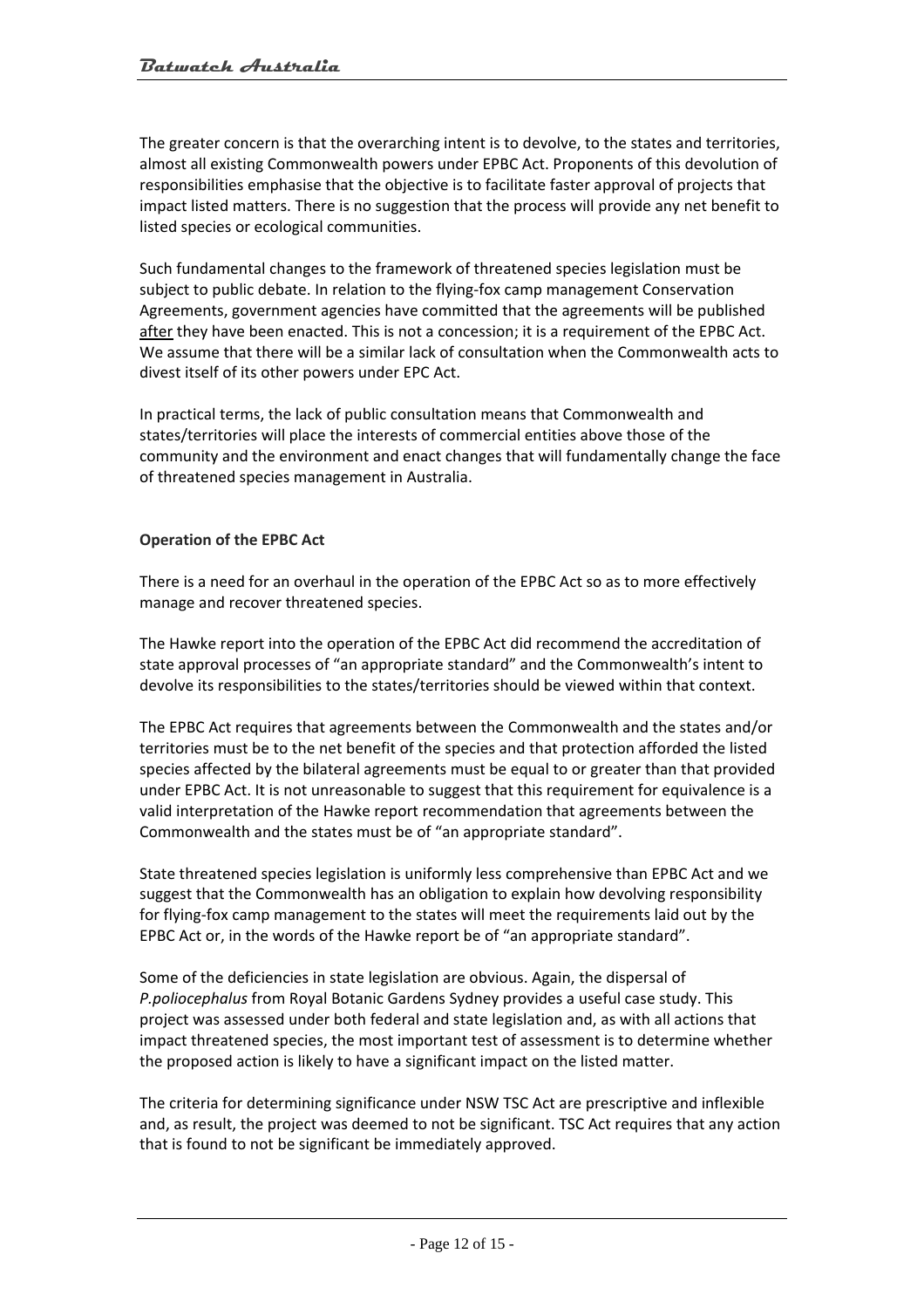The criteria for the assessment of significance under Commonwealth EPBC Act are more pragmatic and, as a consequence, the action that had been determined to not be significant under state legislation was determined to be significant under federal legislation.

It is unclear how this divergence of legislative standards would be resolved if responsibility for approval of camp management activities was devolved to the states. If no changes were made to NSW TSC Act, actions such as the dispersal of *P.poliocephalus* from RBGS would be approved without the extensive oversight and detailed assessment that was required under EPBC Act.

Other differences between federal and state legislation are less clear cut. Batwatch has sought clarification from DSWEPaC on how these will be addressed by bilateral agreements but we have yet to receive a response that addresses our concerns.

Differences that fall into this category include but are not limited to:

- ‐ EPBC Act requires that referrals (applications) for projects that may have a significant impact on listed species must be placed on public display for comment. NSW TSC Act has no such requirement.
- ‐ Decisions under the EPBC Act can be challenged under the Administrative Decisions Judicial Review Act. We are not aware of an equivalent process under NSW legislation.

Flaws in the existing process of assessment under EPBC Act will not be addressed, or may be exacerbated, if those powers of assessment are devolved to the states and territories.

- ‐ Cumulative impacts are poorly assessed under EPBC Act. That is to say if there are multiple projects impacting a species, each is assessed in isolation and no consideration is given to the cumulative impact of those projects. If the process of assessment becomes a state-based activity, it is not unreasonable to suggest that the assessment of cumulative impact will be marginalised further as the impacts arising from an action in NSW are unlikely to be considered in the context of concurrent actions that have impact on the same species in other states. This is particularly important in the context of *P.poliocephalus*, a nomadic species where individual animals move throughout the species range which includes parts of Queensland, NSW, Victoria, South Australian and ACT.
- ‐ EPBC policy statements are DSEWPaC's "public policy documents which provide guidance on the practical application of EPBC Act<sup> $n<sup>14</sup>$ . However, in practical terms, the</sup> policy statements are of limited utility and devolving responsibility for assessment to the states/territories is unlikely to resolve these issues. There are various issues that limit policy statement relevance and these include;
	- ‐ Policy statements that are out of date and/or have limited scope. An example of this is the policy statement for *P.poliocephalus*<sup>15</sup> . This is dated 2003, is limited in scope to issues related to impacts of the species on commercial crops and refers

 $\overline{a}$ 

<sup>&</sup>lt;sup>14</sup> http://www.environment.gov.au/epbc/guidelines-policies.html (Retrieved 8/12/2012)<br><sup>15</sup> http://www.environment.gov.au/epbc/publications/grey-headed-flying-fox.html (Retrieved 8/12/2012)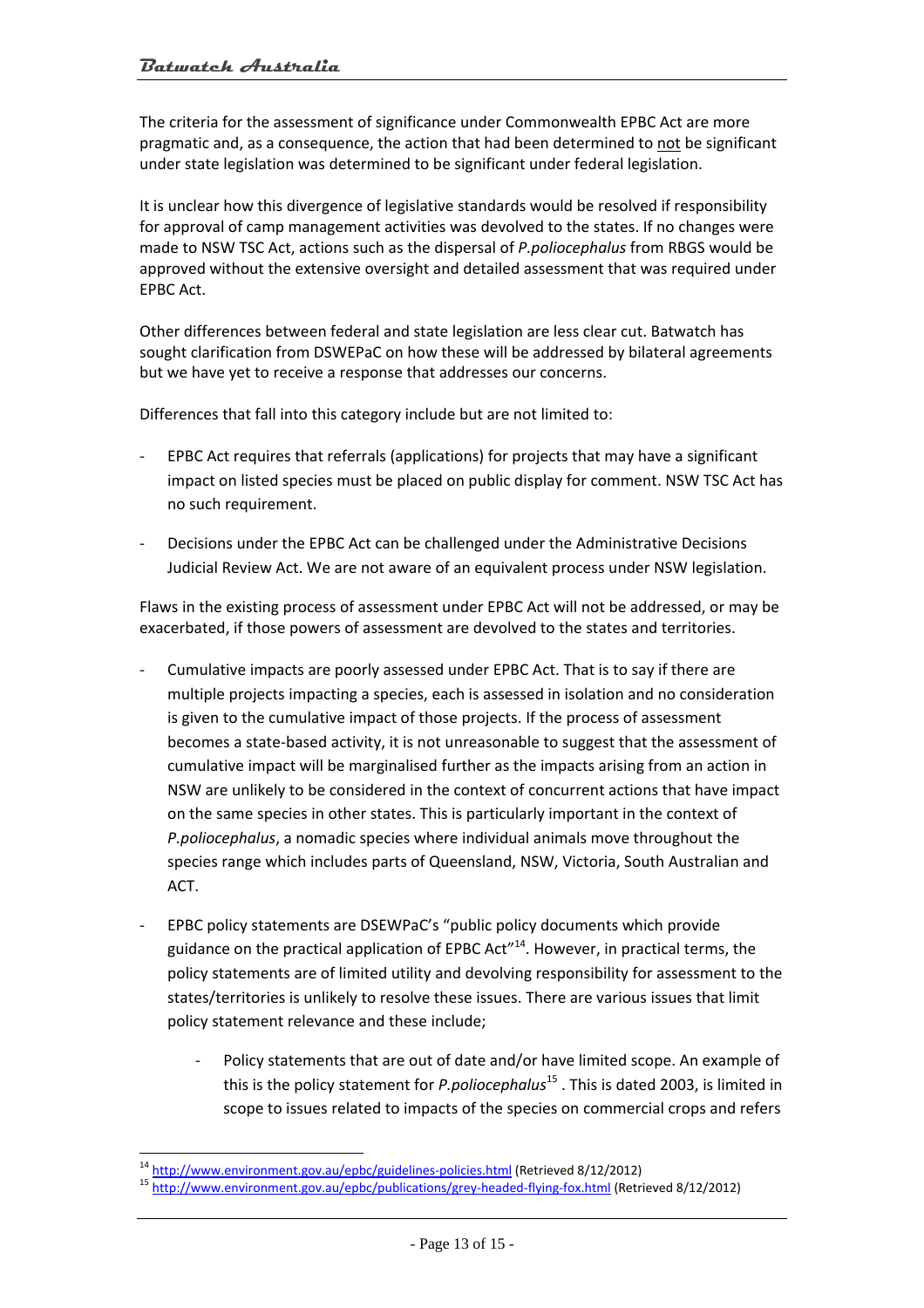to an inter-agency agreement (on the number of animals that can be culled) that was terminated in September 2008<sup>16</sup>.

Policy statements that contain guidance which is ignored in the context of the assessment of referrals. An example of this is the policy statement for the wind farm industry $17$  which contains clear direction that surveys for threatened species of bats should be taken "at appropriate times of year" and should consider bat species that may "fly through the turbine area" (that is to say that they simply move through the area without stopping to roost and/or forage). It is our experience that wind farm referrals routinely fail to comply with this guidance but that the omission is not adequately accounted for in the assessment of the project.

## **Conclusion**

 $\overline{a}$ 

The Commonwealth has taken a position that its powers under EPBC Act would be better delegated to the states and territories. This is counter‐intuitive; state threatened species legislation is uniformly less effective than the EPBC Act administered by the Commonwealth. This despite there being clear issues with the current operation of the EPBC Act that need to be addressed.

Devolving responsibility to the states, which are increasingly reliant on revenues from industry sectors that by their very nature have significant conservation implications, with the justification that it will streamline the process of project approval, is clearly not in the best interests of conservation or the protection of threatened species.

Overall responsibility for the protection of Australia's threatened species should rest with the Commonwealth and there should be an overarching strategy which can articulate threat abatement and species recovery priorities and funding.

Without this strategic approach, there will continue to be little confidence that government agencies are committed to the recovery of Australia's threatened species.

<sup>&</sup>lt;sup>16</sup> The intent to terminate the agreement was noted by then Federal Environment Minister Garrett in a letter to Ku-ring-gai Bat Conservation Society dated 26/08/2008

http://www.environment.gov.au/epbc/publications/wind-farm-industry.html (Retrieved 9/12/2012)